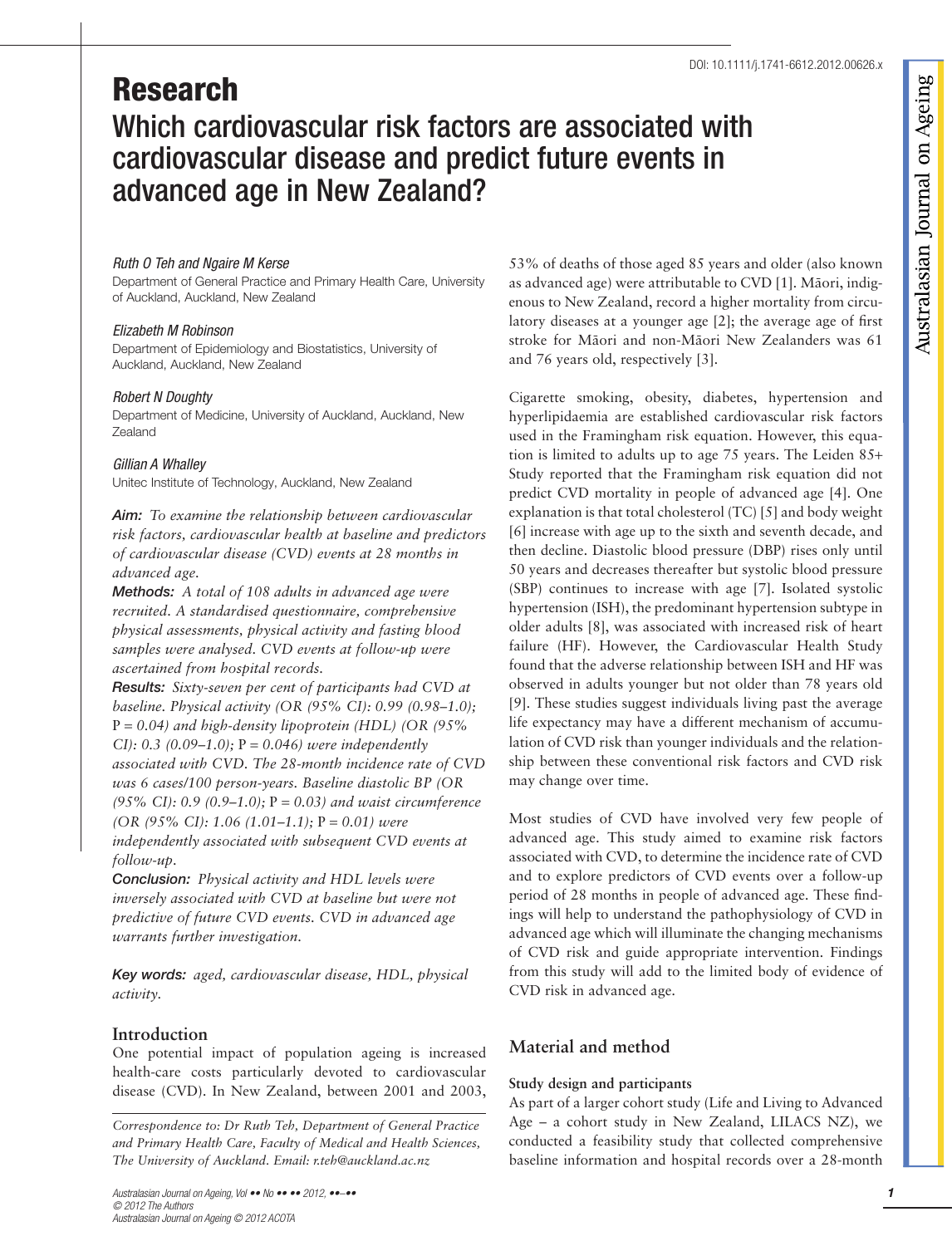

#### Figure 1: Diagram for recruitment, response and completion rate.

period. The LILACS NZ study is a prospective cohort study aiming to examine a broad range of health, socioeconomic and environmental factors related to independence in advanced age.

In the feasibility study, 186 eligible older adults were identified from three North Island locations (rural and urban) in New Zealand through local general practitioners and personal contact of local health services personnel. Of these, 112 (60%) respondents (33 Ma¯ori aged 75–79 years and 79 non-Māori aged 85 years) were recruited between January and August 2008; four withdrew consent (Figure 1). The sample size was based on available funding. We recruited younger Māori because of an 8-year disparity in longevity [2] and the likelihood of death in the subsequent year being equivalent for all participants (P90 from 2001 census STATS NZ) considering the excess level of disability at younger age for Māori [2]. The Multi-Region Ethics Committee, Ministry of Health New Zealand approved the study in June 2007. All study participants provided written informed consent.

### **Measures**

Data collection was completed in three phases. First, interviewers administered face-to-face standardised questionnaires that collected sociodemographic, health behaviours, medical history and physical activity determined using the validated Physical Activity Scale for the Elderly (PASE) [10]. A higher PASE score indicates an increased level of physical activity. Medications were viewed and recorded by trained interviewers. Financial situation was gauged with specific questions: 'Thinking of your money situation right now,

would you say that you are comfortable; have just enough to get along on; cannot make ends meet?'

Second, a standardised physical assessment was performed, including anthropometric measures, blood pressure (BP), electrocardiogram (ECG) and echocardiographic assessment of the left ventricular mass (LVM). Third, fasting blood samples were collected.

All echocardiographic images were digitally obtained using a portable echocardiography machine (Sonosite Micro Maxx, USA) according to a standardised protocol by trained research sonographers. Transthoracic echocardiographic images were acquired in standard planes according to the American Society of Echocardiography (ASE) guidelines. LVM was calculated according to the ASE formula [11] and was indexed to height to the power of 2.7  $(Ht^{2.7})$  [12].

Clinically manifest CVD was defined as the presence of myocardial infarction, stroke, coronary artery bypass grafting, peripheral artery bypass grafting, congestive heart failure, percutaneous coronary intervention, angina, intermittent claudication, or hospital admission due to CVD up to and including the time of recruitment. This information was ascertained by self-report through face-to-face interviews and from review of hospitalisation records supplied by a nationally held register of all hospitalisations. A similar process was carried out to ascertain the presence of hypertension; verified from medication records, self-report and sitting assessments of BP (an average of three readings of  $\geq$ 140/90 mmHg or ISH SBP  $\geq$  140 mmHg, DBP < 90 mmHg); type 2 diabetes, fasting serum glucose  $\geq 7.0$  mmol; and dyslipidaemia, abnormal fasting serum lipids according to the NZ Heart Founda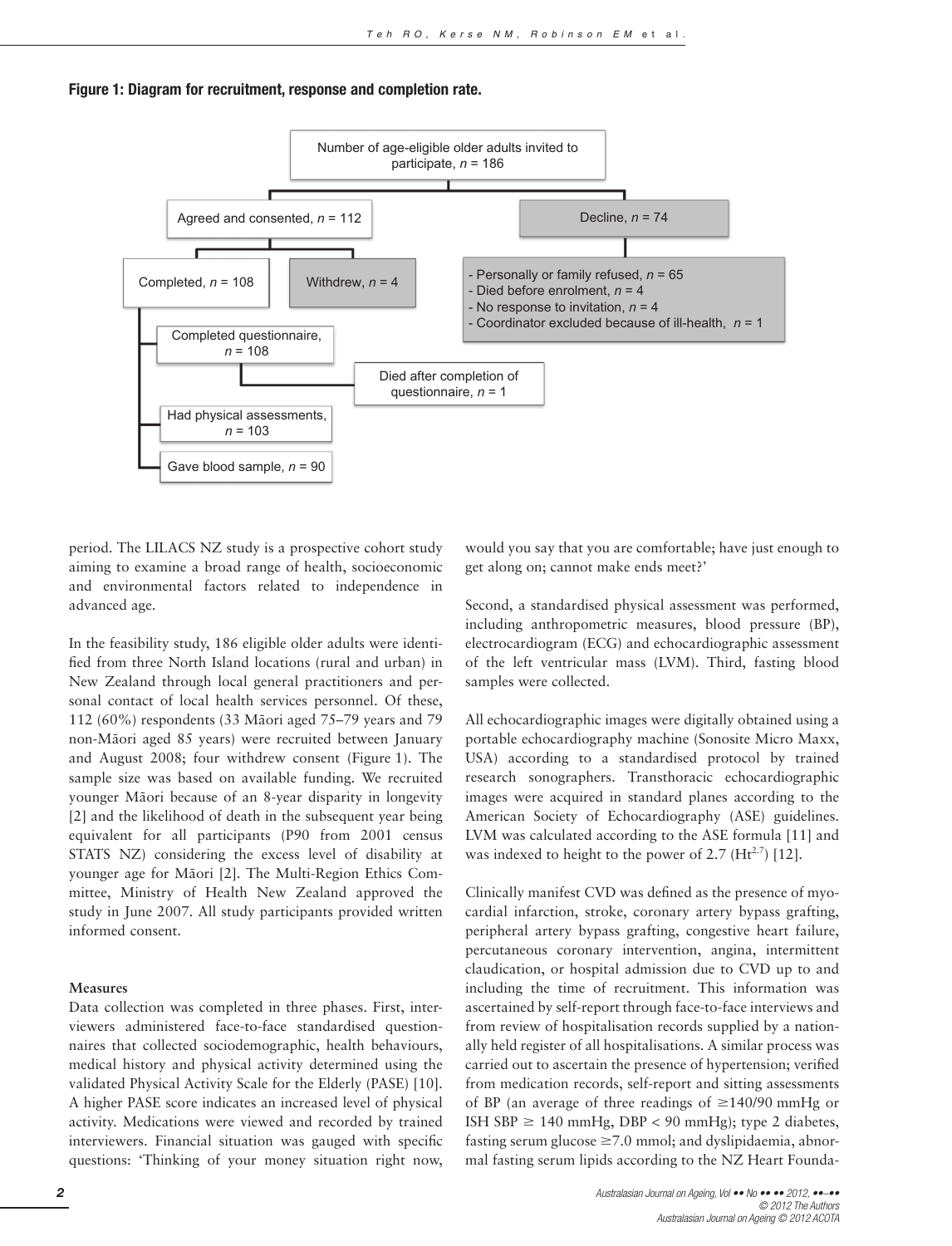tion recommendation [13]. Subsequent CVD events were ascertained from hospitalisation records from September 2008 to December 2010.

## **Statistical analysis**

Descriptive statistics are presented for all variables. Continuous data with a normal distribution (as determined using histogram and box-plots) are presented as means and standard deviations (SD); with medians and interquartile ranges for variables with a non-normal distribution. Age and ethnicity were linked by the sampling design; the Māori participants' age varied whereas non-Māori were all aged 85 years. Logistic regression models were constructed to determine the association between CVD and CVD risk factors (i.e. physical activity levels, body mass index (BMI), waist circumference (WC), waist-to-hip ratio (WHR), SBP and DBP, serum glucose, TC, triglycerides (TG), high-density lipoprotein (HDL), low-density lipoprotein (LDL), TC/HDL ratio and LVM/Ht<sup>2.7</sup>) adjusting for sex, age-ethnicity, smoking status and potential confounders (i.e. relevant medications to the variables of interest: BP-lowering, glucose-lowering and lipid-lowering medications); 13 models were constructed. An interaction term (variable of interest  $\times$  age-ethnicity) was added to the pertinent regression model to determine the effect of age-ethnicity on the association between CVD and the variable of interest. The analyses found that the associations between CVD and variables of interest were the same for both age-ethnic groups. Variables associated with CVD at  $P \leq 0.2$  from the 13 individual models were selected for inclusion in the final regression model. Inclusions of independent variables in the models are kept within the criterion of 10 : 1 ratio of outcome events-to-independent variables. A *P*-value of <0.05 was considered statistically significant. The incidence rate of CVD over a follow-up period of 28 months was calculated as the ratio of new cases to the number of participants who did not have CVD at baseline. Logistic regression models were used to examine determinants of subsequent CVD events including all risk factors adjusting for age-ethnicity, baseline CVD and relevant medications to the variables of interest as described above. Variables associated with subsequent CVD events at  $P \leq 0.2$  were selected for inclusion in the final regression model. Statistical analyses were performed with SPSS 18.0 for Windows.

#### **Results**

#### **Participants**

One hundred and twelve participants were recruited (response rate 60%): 33 Māori (mean age 76.6, SD = 1.8) and 79 non-Māori (mean age 85.2, SD = 0.6); 56% were women. More than half (53%) were widowed, 38% were married/partnered, 6% were divorced/separated, and 3% had never married. Most participants lived in a private residence (86%), the remainder living in a retirement village (6%), rest home (low level dependency long-term residential care) (4%) or on a marae (tribal based housing) (4%). Threequarters had received secondary (38%) or tertiary (36%)

education. Most participants were financially 'comfortable' (86%), 11% 'just have enough to get along', and 3% 'could not make ends meet'.

#### **Cardiovascular risk factors and CVD**

Half of the participants ( $n = 55$ , 51%) had never smoked cigarettes, 92 (85%) had dyslipidaemia, 91 (84%) had hypertension, 22 (20%) had type 2 diabetes, and 27% had a BMI  $\geq$ 30.0 kg/m<sup>2</sup>. Seventy-two (67%) participants had CVD at baseline. The breakdowns of baseline CVD events are shown in Figure 2. Table 1 reports the clinical characteristics in relation to cardiovascular risk factors. In univariate analyses, no variables differed between those with and without CVD except for WC which was lower ( $P = 0.02$ ) and HDL higher  $(P = 0.04)$  in those without than with CVD. Physical activity levels were higher in those without CVD and not on any prescribed medications than those with CVD and on prescribed medication (Figure 3).

### **Risk factors associated with CVD**

Variables associated with CVD at  $P \leq 0.2$  were physical activity (PASE score), HDL, BMI, WC and LVM (LVM/  $Ht^{2.7}$ ). A final regression model was constructed from these variables to examine independent association of relevant risk factors with CVD, controlling for sex, age-ethnicity and smoking status. Owing to the strong correlations between BMI, WC and HDL (*P* < 0.001), they were entered into separate models (Table 2). The first three models in Table 2 show that physical activity level was associated with CVD after controlling for sex, age-ethnicity, smoking status, LVM, and HDL (Model 1), BMI (Model 2) and WC (Model 3).

Limiting the covariate list to conventional cardiovascular risk factors associated with CVD at  $P \le 0.2$  (HDL, BMI and WC) and controlling for sex, age-ethnicity and smoking status, we found that HDL was independently associated with CVD (OR (95% CI): 0.3 (0.1–1.0); *P* = 0.04) but not BMI (OR (95% CI): 1.08 (1.0–1.2); *P* = 0.1) or WC (OR (95% CI): 1.03 (1.0–1.06);  $P = 0.1$ ). Although SBP was not associated with CVD at  $P \le 0.2$ , it is an important CVD risk factor, so the association between HDL and CVD was further controlled for SBP. HDL remained associated with CVD independent of sex, age-ethnicity, smoking status and SBP (Table 2, Model 4).

#### **CVD events during follow-up**

During the follow-up period, 12 (17%) participants with CVD at baseline had recurrent events, five (14%) participants who did not have CVD at baseline had new events; 31 participants remained CVD-free and 60 participants did not have a recurrent CVD event. The breakdowns of baseline CVD events at 28 months are shown in Figure 2. The 28-month incidence rate of CVD was 6 cases per 100 personyears. No association was found between baseline CVD and CVD events during follow-up period (Table 2). Baseline risk factors associated with CVD events during follow-up period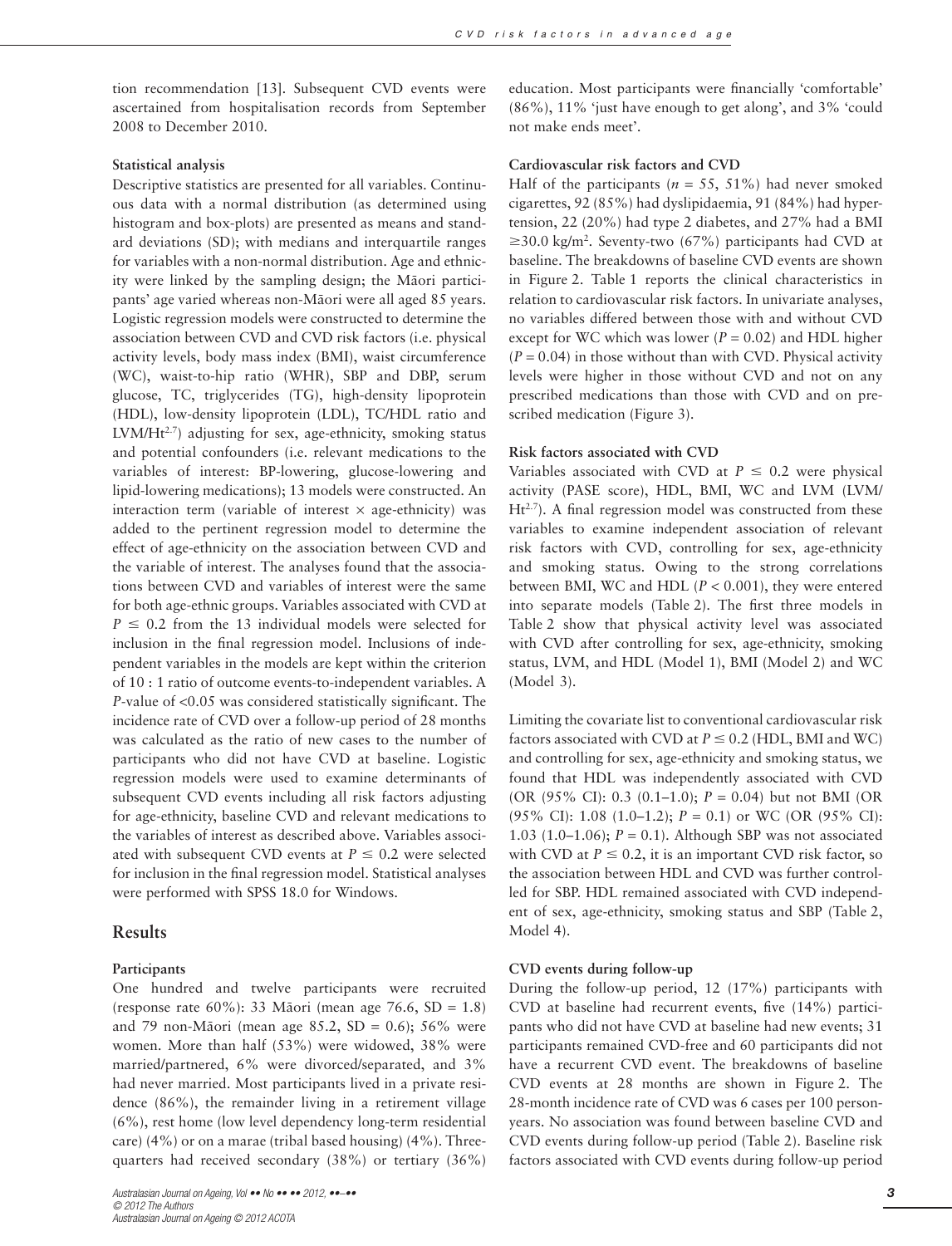



## **CVD events at baseline**

\*Others include cardiomegaly ( $n = 1$ ), aortic aneurysm ( $n = 1$ ), unspecified peripheral vascular disease ( $n = 1$ ) and personal history of other vascular diseases ( $n = 6$ ). Notes: A total of 44 CVD events occurred during the 28 months follow-up involving 17 participants. The number of CVD events range between 1 ( $n = 6$ ) and 6 ( $n = 2$ ) events. CHF was the most common CVD during the follow-up period. The five 'New CVD' cases are CHF ( $n = 2$ ), cerebrovascular disease ( $n = 1$ ), IC ( $n = 1$ ) and pacemaker implantation ( $n = 1$ ).

AA, aortic aneurysm; CABG, coronary artery bypass surgery; Carotid endart, carotid endarterectomy; CHF, congestive heart failure; circ, circulatory; IC, intermittent claudication; IHD, ischemic heart disease; MI, myocardial infarction; TIA, transient ischemic attack; PABS, peripheral artery bypass surgery; surg, surgery.

at  $P \le 0.2$  were PASE score, DBP, BMI, WC, WHR, HDL, TG and TC/HDL ratio. A final regression model was constructed from these variables to examine independent association between baseline risk factors and subsequent CVD, controlling for age-ethnicity and baseline CVD. DBP was inversely and WC was positively associated with subsequent CVD events (Table 2, Model 6). Physical activity level (Model 7) and HDL (Model 8) demonstrated an inverse but not statistically significant relationship with subsequent CVD. Table 3 shows the baseline cardiovascular risk factors for each of the four groups of participants.

# **Discussion**

In this study of people in advanced age, two-thirds of the participants had clinically manifest CVD at the time of the baseline assessment. Controlling for conventional CVD risk factors and LVM, we found that physical activity was inversely associated with CVD. Habitual physical activity is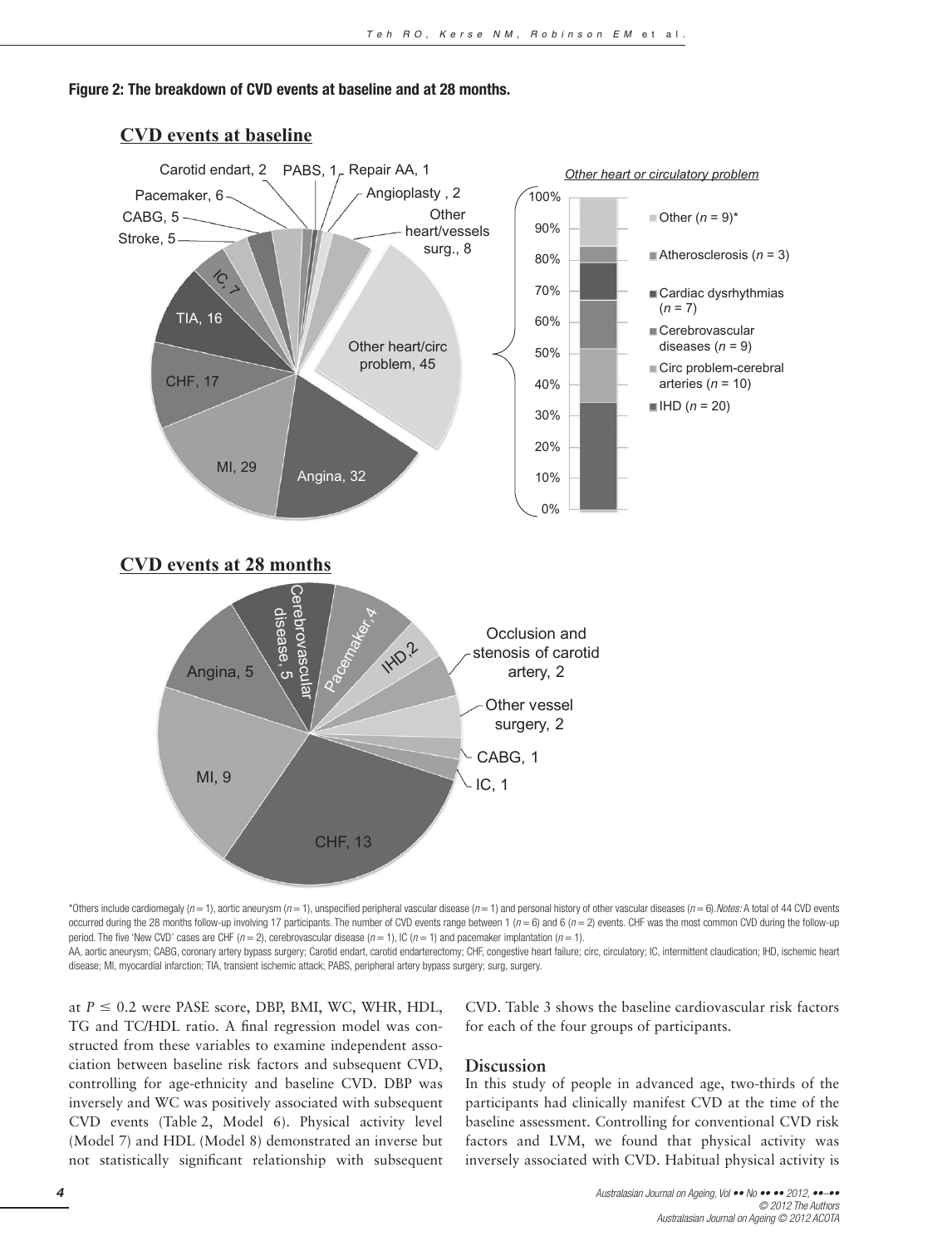|  |  |  |  |  | Table 1: Clinical characteristics in relation to cardiovascular risk factors of study participants |
|--|--|--|--|--|----------------------------------------------------------------------------------------------------|
|--|--|--|--|--|----------------------------------------------------------------------------------------------------|

|                                                               | All $(n = 108)$ | No CVD $(n = 36)$ | Yes CVD $(n = 72)$ |
|---------------------------------------------------------------|-----------------|-------------------|--------------------|
| Age-ethnicity                                                 |                 |                   |                    |
| Māori (75–79 years)                                           | 33 (31%)        | 10 (28%)          | 23 (68%)           |
| Non-Māori (85 years)                                          | 75 (69%)        | 26 (72%)          | 49 (32%)           |
| Sex: Men                                                      | 48 (44%)        | 13 (36%)          | 35 (49%)           |
| PASE†, median (IQR)                                           | 84 (86)         | 96 (111)          | 80 (63)            |
| BMI, median (IQR)                                             | 27.1(7.1)       | 24.7(5.6)         | 27.4(8.4)          |
| Waist circumference (cm), mean (SD)                           | 95(15)          | 91(14)            | $97(16)^*$         |
| Waist-to-hip ratio, mean (SD)                                 | 0.9(0.08)       | 0.9(0.09)         | 0.9(0.08)          |
| Fasting serum glucose (mmol/L), median (IQR)                  | 5.2(0.9)        | 5.3(1.1)          | 5.2(0.8)           |
| SBP (mmHg), mean (SD)                                         | 151(21)         | 153 (18)          | 150 (23)           |
| DBP (mmHg), mean (SD)                                         | 83 (12)         | 84 (12)           | 82 (12)            |
| TC (mmol/L), mean (SD)                                        | 5.0(1.1)        | 5.3(1.0)          | 4.9(1.1)           |
| Triglycerides (mmol/L), median (IQR)                          | 1.2(0.6)        | 1.3(0.7)          | 1.2(0.6)           |
| HDL (mmol/L), mean (SD)                                       | 1.5(0.4)        | 1.6(0.4)          | $1.4(0.7)^{*}$     |
| LDL (mmol/L), mean (SD)                                       | 2.9(0.9)        | 3.1(1.0)          | 2.8(0.9)           |
| TC/HDL ratio, median (IQR)                                    | 3.5(1.3)        | 3.6(1.4)          | 3.6(1.3)           |
| Normal ECG‡, n (%)                                            | 54 (53)         | 18(53)            | 36(54)             |
| LVM/Ht2.7 ( $g/m2.7$ ), median (IQR)                          | 40.1(28.5)      | 36.9(17.3)        | 43.0 (31.2)        |
| On pharmacotherapy in relation to the cardiovascular system§  | 88 (81%)        | 22 (61%)          | 66 (92%)           |
| Number of medication indicated for the cardiovascular system: |                 |                   |                    |
| None                                                          | 20              | 14                | 6¶                 |
|                                                               | 24              |                   | 17                 |
| 2                                                             | 14              | 3                 | 11                 |
| 3                                                             | 22              | 7                 | 15                 |
|                                                               | 15              | 4                 | 11                 |
| 5                                                             | 9               |                   | 8                  |
| 6                                                             | 3               |                   | 3                  |
|                                                               |                 |                   |                    |

\*P < 0.05. †Seven participants had a score of zero: three were wheelchair-bound, and four were in a rest home. Excluding these seven participants, the median (IQR) was 100 (85), ranges 22–282. Since it is possible to have a zero score for this instrument (questionnaire), the seven participants (6% of the total study sample) with a PASE score of zero were kept in the analysis. ‡The most common abnormality on the ECG was bundle branch block ( $n = 17$ ), LV hypertrophy ( $n = 12$ ), atrial fibrillation ( $n = 12$ ; there were another 22 self-reported atrial fibrillation), old myocardial infarction ( $n = 8$ ). Note: two participants had two abnormalities on the ECG and one participant had three abnormalities on the ECG. §The most commonly-prescribed medication indicated for the cardiovascular system was aspirin ( $n = 53$ ; No CVD = 12, Yes CVD = 41), followed by beta blocking agents ( $n = 40$ ) and ACE inhibitors/angiotensin II antagonists ( $n = 40$ ), diuretics ( $n = 30$ ) and lipid-lowering medications ( $n = 29$ ; No CVD = 8, Yes CVD = 21), cardiac therapy (i.e. organic nitrates, digitalis glycosides, antiarrhythmics;  $n = 20$ ), calcium channel blockers  $(n = 19)$  and warfarin  $(n = 13)$ . The first expective participants, 2 self-reported CVD and not being on prescribed medication. The remaining 4 had confirmed CVD from hospital records, 2 did not have medication listed in the questionnaire and 2 were taking medications (metformin, allopurinol, omeprazole and lucozade) not indicated for a heart condition. BMI, body mass index; CVD, cardiovascular disease; DBP, diastolic blood pressure; HDL, high density lipoprotein; IQR, interquartile range; LDL, low-density lipoprotein; LVM, left ventricular mass; PASE, Physical Activity Scale for the Elderly; SBP, systolic blood pressure; SD, standard deviation; TC, total cholesterol.

associated with reduced CVD risk [15,16]; however, the presence of CVD may in turn affect the level of physical activity achieved. Heart failure and stroke limit physical function and cause disability [17,18]. Comorbidities restrict physical function leading to functional decline in older adults [19]. Participants who had CVD and were on five or more prescribed medications (a reasonable indication for presence of comorbidities) performed less physical activity*.* The cause and effect relationship between physical activity and CVD could not be determined in this study but is likely to operate in both directions.

In examining the lipid profile, this study found HDL was inversely associated with CVD. This finding differs from the current evidence that TC/HDL ratio best predicts cardiovascular outcomes in adults [20]. One reason why HDL is more important than other lipid parameters in advanced age may be that the relationship between cholesterol levels and nutritional status differs in old age. In older patients (mean age 68 years) with stable chronic heart failure, cholesterol levels were positively correlated with pre-albumin levels, suggesting that cholesterol levels indicate nutritional status [21]. In our study sample, we found risk of undernutrition was prevalent [22]. Longitudinal studies have shown that cholesterol levels

decline after age 65 years [23]. The chain effect of ageing and poorer nutritional status leading to declining cholesterol levels may suggest that the predictive value of the TC/HDL ratio observed in younger adults is not as good a predictor of CVD risk in advanced age. HDL may be more useful.

Other studies have shown a positive relationship between HDL and functional performance in community-dwelling older people [24,25]. HDL has been suggested to be a wellbeing index [25]. Our study found that physical activity was associated with CVD, but HDL did not moderate this association. Physical activity is closely related to health status in older adults [19]. However, life-time habitual physical activity protects against CVD risk [15,16] by raising HDL levels. At advanced age, where comorbidities are common, is decreased HDL a cause or consequence of reduced physical activity? The vicious cycle between physical activity, HDL and CVD in advanced age remains under-explored.

In our study, a lower DBP and a higher WC at baseline were associated with CVD events during the follow-up period; baseline CVD was not associated with subsequent CVD events. Our finding of a positive association between WC and CVD risk is in line with other epidemiological studies [26]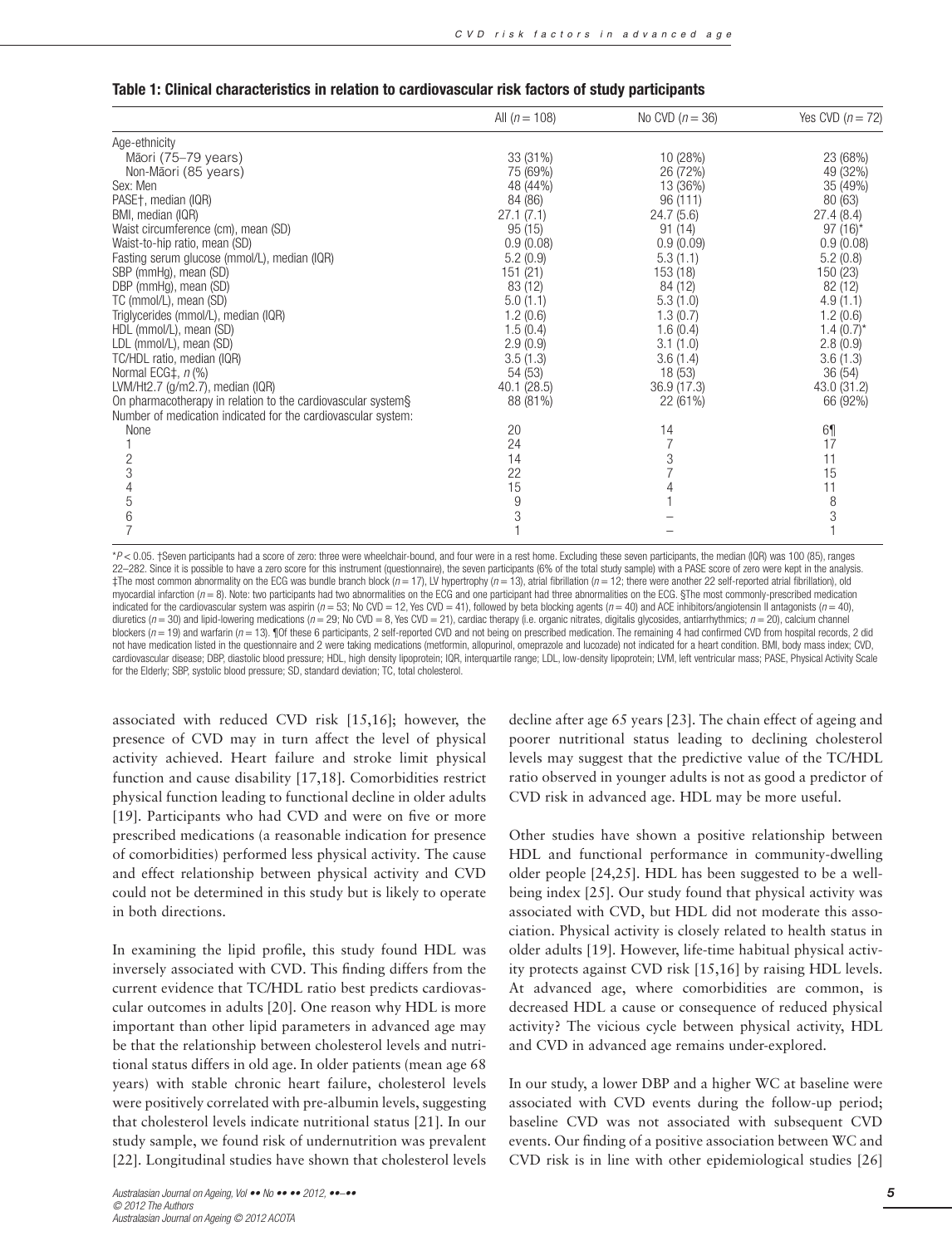# Figure 3: PASE score in four different groups of CVD status and medications.



The median of PASE score is greater in participants without CVD and not on any prescribed medication than the group of participants who had CVD and were on prescribed medications (median (IQR) 143 (73) vs 79 (66),  $P = 0.02$ ).

CVD, cardiovascular disease; IQR, interquartile range; PASE, Physical Activity Scale for the Elderly.

suggesting indices of abdominal obesity are more appropriate in predicting CVD risk than BMI. In the Atherosclerosis Risk in Communities (ARIC) study of more than 760 adults (mean age 57 years), hypertension, hyperlipidaemia, diabetes, smoking, physical inactivity and ECG established left ventricular hypertrophy were associated with increased risk of recurrent CVD [27]. We do not have a precise explanation for the inverse association between DBP and CVD risk. In the Leiden 85+ Study, low DBP and SBP are associated with a low cardiac index and a low stroke volume index [28]. There is evidence that low BP may be a stronger predictor of poor CVD and other adverse outcomes than high BP [29]. With regards to physical activity, there may be a trend towards lower physical activity levels among those with recurrent CVD than with those who remain CVD-free during the follow-up period (Table 3). HDL levels are in the direction of conferring protection from subsequent CVD. Nevertheless,

#### Table 2: Logistic regression models examining cardiovascular risk factors associated with CVD in advanced age

| Dependent variable: Baseline CVD |                                |                     |            |  |
|----------------------------------|--------------------------------|---------------------|------------|--|
| Model <sup>+</sup>               | List of independent variables  | Odds ratio (95% CI) | $P$ -value |  |
| 1                                | PASE score (change of 10-unit) | $0.90(0.80 - 1.00)$ | 0.03       |  |
|                                  | <b>LVM</b>                     | $1.03(1.00 - 1.07)$ | 0.2        |  |
|                                  | <b>HDLS</b>                    | $0.50(0.10 - 2.06)$ | 0.3        |  |
| 2                                | PASE score (change of 10-unit) | $0.90(0.80 - 1.00)$ | 0.01       |  |
|                                  | <b>IVM</b>                     | $1.02(1.00 - 1.06)$ | 0.2        |  |
|                                  | BMI                            | 1.07 (0.90-1.20)    | 0.3        |  |
| 3                                | PASE score (change of 10-unit) | $0.90(0.80 - 1.00)$ | 0.01       |  |
|                                  | <b>IVM</b>                     | $1.03(1.00 - 1.06)$ | 0.2        |  |
|                                  | WC.                            | $1.02(1.00 - 1.07)$ | 0.4        |  |
| 4                                | <b>HDLS</b>                    | $0.30(0.09 - 1.00)$ | 0.046      |  |
|                                  | <b>SBP</b>                     | $1.00(1.00 - 1.01)$ | 0.1        |  |

#### Dependent variable: CVD events at 28-month follow-up

| Modeltt | List of independent variables  | Odds ratio (95% CI) | $P$ -value |
|---------|--------------------------------|---------------------|------------|
| 5       | Baseline CVD                   | $1.20(0.30 - 4.50)$ | 0.8        |
|         | DBP                            | $0.90(0.90 - 1.00)$ | 0.04       |
|         | BMI                            | $1.08(1.00 - 1.20)$ | 0.1        |
| 6       | Baseline CVD                   | $1.05(0.30 - 4.00)$ | 0.9        |
|         | DBP                            | $0.90(0.90 - 1.00)$ | 0.03       |
|         | <b>WC</b>                      | $1.06(1.01 - 1.10)$ | 0.01       |
| 7       | Baseline CVD                   | $1.30(0.40 - 4.50)$ | 0.7        |
|         | <b>DBP</b>                     | $0.90(0.90 - 1.00)$ | 0.04       |
|         | PASE score (change of 10-unit) | $0.90(0.80 - 1.04)$ | 0.172      |
| 8       | Baseline CVD                   | $0.70(0.20 - 2.80)$ | 0.6        |
|         | <b>DBP</b>                     | $0.90(0.90 - 1.00)$ | 0.03       |
|         | <b>HDLS</b>                    | $0.20(0.02 - 1.20)$ | 0.08       |
|         | PASE score (change of 10-unit) | $0.90(0.80 - 1.04)$ | 0.1        |

†All models controlled for sex, age-ethnicity and smoking status. ††All models controlled for age-ethnicity and baseline CVD. BP-lowering medication was not included in the models because all participants with CVD events at follow-up were on BP-lowering medication. §Lipid-lowering medication was not included in the model because it was found to have no apparent association with HDL levels. Lipid-lowering medications are generally indicated for hyperlipidaemia with limited effect on HLD levels [14]. BMI, body mass index; CVD, cardiovascular disease; DBP, diastolic blood HDL, high density lipoprotein; LVM, left ventricular mass; PASE, Physical Activity Scale for the Elderly; SBP, systolic blood pressure; WC, waist circumference.

our study did not have enough power to be certain if low levels of physical activity and HDL predict subsequent CVD events.

Seventeen participants had at least one CVD event during the follow-up period; five new cases and 12 recurrent cases. Participants who had CVD during the follow-up period appear to have a less favourable baseline cardiovascular health profile. The 28-month incidence rate of CVD was 6/100 person-years. In the Cardiovascular Health Study, the 5-year incidence rates of coronary heart disease for Caucasian men and women aged 85 and over were 63/1000 and 19/1000 person-years respectively [30]. Owing to the small number, we did not compare baseline CVD risk factors between the four different CVD groups at follow-up and we did not calculate a sex-specific incidence rate of CVD. A larger prospective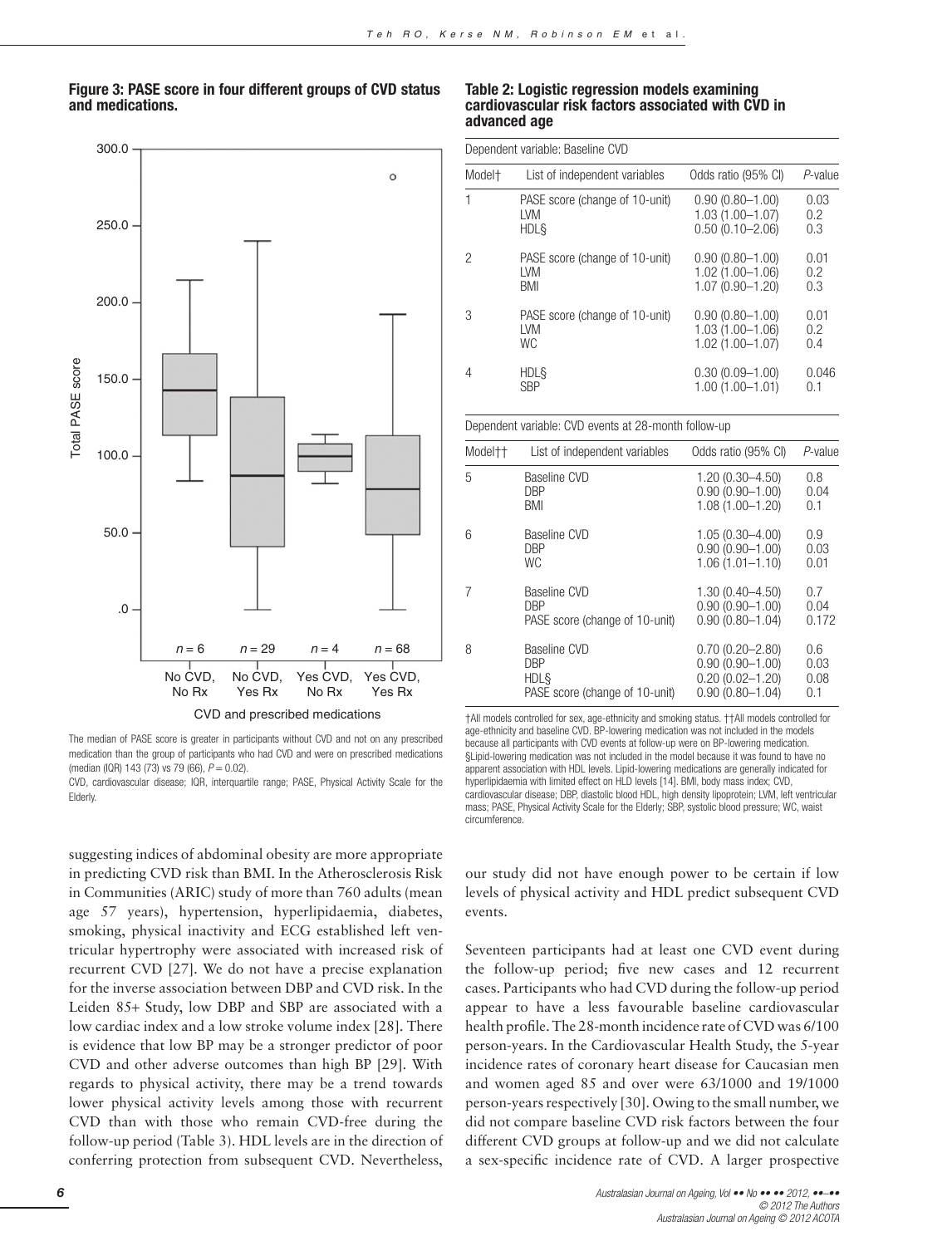|                                      | Remain CVD free $(n = 31)$ | No recurrent CVD $(n = 60)$ | Yes recurrent CVD ( $n = 12$ ) | New CVD $(n=5)$ |
|--------------------------------------|----------------------------|-----------------------------|--------------------------------|-----------------|
| Age-ethnicity, n                     |                            |                             |                                |                 |
| Māori (75–79 years)                  | 9                          | 20                          | 3                              |                 |
| Non-Māori (85 years)                 | 22                         | 40                          | 9                              |                 |
| PASE, median (IQR)                   | 111(111)                   | 84 (62)                     | 55 (46)                        | 88 (80)         |
| Glucose, median (IQR)                | 5.3(1.2)                   | 5.2(0.9)                    | 5.3(0.9)                       | 5.9(2.8)        |
| SBP, mean (SD)                       | 151 (17)                   | 151 (23)                    | 147 (23)                       | 172 (10)        |
| DBP, mean (SD)                       | 86(11)                     | 83 (12)                     | 77 (12)                        | 74 (17)         |
| BMI, median (IQR)                    | 24.7(5.6)                  | 27.0(9.0)                   | 28.3(8.5)                      | 27.8(12.7)      |
| WC, mean (SD)                        | 89.6 (12.1)                | 95.7(15.6)                  | 104.4 (14.8)                   | 101.7(22.6)     |
| WHR, mean (SD)                       | 0.9(0.1)                   | 0.9(0.1)                    | 0.9(0.09)                      | 0.9(0.2)        |
| TC, mean (SD)                        | 5.3(1.03)                  | 5.0(1.1)                    | 4.4(1.0)                       | 5.6(0.7)        |
| TG, median (IQR)                     | 1.3(0.7)                   | 1.2(0.5)                    | 1.3(0.9)                       | 2.0(0.4)        |
| HDL, mean (SD)                       | 1.6(0.4)                   | 1.4(0.4)                    | 1.3(0.3)                       | 1.3(0.4)        |
| LDL, mean(SD)                        | 3.1(1.0)                   | 2.9(0.9)                    | 2.4(0.8)                       | 3.4(0.9)        |
| TC/HDL ratio, median (IQR)           | 3.3(1.2)                   | 3.6(1.3)                    | 3.1(2.3)                       | 4.2(3.7)        |
| LVM/ht <sup>2.7</sup> , median (IQR) | 36.5(18.1)                 | 40.2(29.0)                  | 46.3 (35.2)                    | $40.4(-)$       |
| Atrial fibrillation, n (column %)    | 5(16%)                     | 19 (32%)                    | 8(67%)                         | $2(40\%)$       |

BMI, body mass index; CVD, cardiovascular disease; DBP, diastolic blood pressure; HDL, high density lipoprotein; IQR, interquartile range; LDL, low-density lipoprotein; LVM, left ventricular mass; PASE, Physical Activity Scale for the Elderly; SBP, systolic blood pressure; SD, standard deviation; TC, total cholesterol; TG, triglyceride; WC, waist circumference; WHR, waist-to-hip ratio.

cohort study will allow a sex- and ethnic-specific incidence rate of CVD and reveal determinants for subsequent CVD in advanced age.

Interestingly, our study did not find an association between SBP and CVD. Two-thirds of the participants were on medications affecting the BP. The pharmacotherapy could have controlled their BP, alleviating the impact of SBP on CVD risk. Those with low BP may represent a group with low cardiac output and thus be at increased mortality risk because of their cardiac disease; they may have died and therefore not be in the study. Conversely, studies of people in advanced age have shown a non-linear relationship between BP and all-cause mortality [31]. The lowest hazard ratio for adverse outcomes was at SBP 140 mmHg [32], suggesting the optimal BP for these people may be higher than currently recommended.

It is somewhat surprising we did not find an association between LVM and CVD or subsequent CVD events. We speculate this may be because increasing LVM with ageing is part of the compensatory mechanism, in conjunction with increased BP, to overcome arterial stiffness.

The current observational study has limitations. It did not allow causal attribution of CVD to physical activity or HDL. The small sample could not be stratified by CVD status and use of prescribed medications. Additionally, the healthy survivor effect may apply in this study as frailer older people probably did not survive to an advanced age. Since our follow-up information was constrained by being limited to hospitalisation records only, we might have missed CVD cases not leading to hospitalisation, such as episodes of angina. This, however, will lead to under-reporting rather than over-reporting of CVD. We did not include sociodemographic factors, which are potential confounders, in our

analyses. With limited data, findings from this observational study cannot be generalised to those of advanced age in NZ; cautious interpretation of the findings is needed.

The LILACS NZ, a prospective cohort study initiated in March 2010, has recruited 937 participants at baseline and will attempt to follow the sample every year for up to 15 years. The larger sample size will minimise type I error and the prospective nature will allow a snapshot of the cause and effect relationship between risk factors and CVD outcome in advanced age.

# **Conclusion**

In this sample of people in advanced age, two-thirds had clinical evidence of CVD. Of the conventional cardiovascular risk factors examined, HDL was inversely associated with CVD. The inverse association between level of physical activity and CVD risk may persist into advanced age but reversecausality may be present. The LILACS NZ study will confirm these findings.

## **Acknowledgements**

*This study was funded by the Health Research Council of New Zealand and the National Heart Foundation. Both funders played no role in the design, execution, analysis and interpretation of data, nor writing of the study. The authors acknowledge all participants for their commitment to this study and all community organisations that facilitated the* study (He Korowai Oranga Rotorua; Māori Health Services, *Whakata¯ne Hospital; Whakatohea Iwi Social and Health Services; Rotorua General Practice Group; and Kaitiaki* Advisory Group, Ngā Pae O Te Māramatanga). We are *also grateful to Helen Walsh for completing the echocardiograms.*